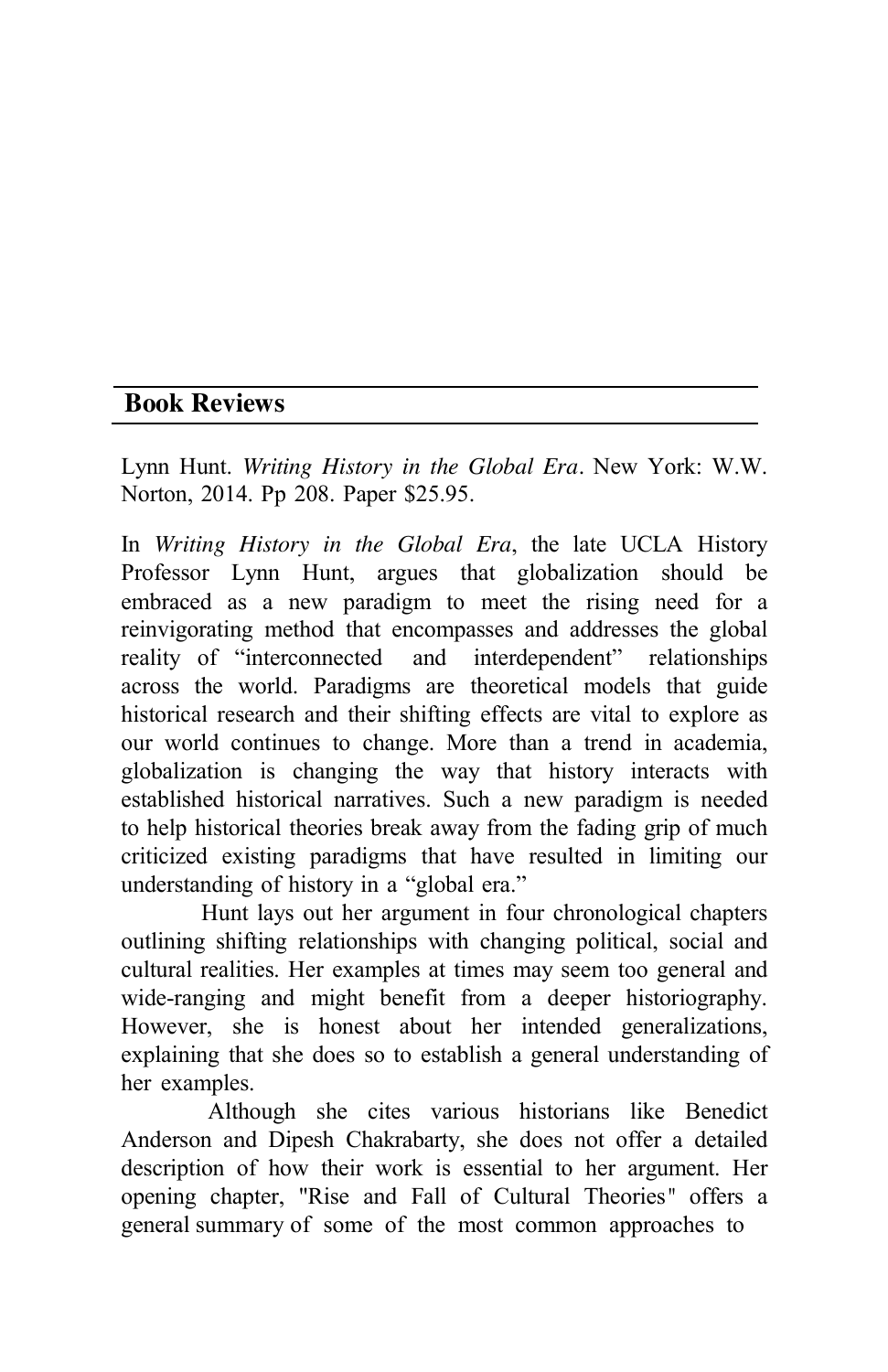history as well as their shortcomings. She explores the history and contributions of the leading four paradigms in history (Marxism, modernization, the *Annales School*, identity politics) as well as how emerging cultural theories challenged their assumptions and impacted their meaning with new political and social perspectives. For example, the Marxist model was criticized for over-looking the cultural impact on historical change and prioritized economic factors. She acknowledges that these major narratives responded to "particular moments in time" and while all have provided rich contributions they have also "blocked our understanding in other ways." As critical as she is of these paradigms, she values their relevance and contributions.

At a time of worldwide relationships, Hunt advocates for a much more global-oriented approach to history and is critical of the "nation-obsessed" culture of History departments that are more concerned with learning their own national narratives rather than seeking to understand how nations have developed. She contends that these approaches limit the overall purpose of globalization because the concept cannot be caged into national boundaries. Hunt argues that older paradigms of history can no longer be used to address the needs and demands of our international community. She appreciates the critiques that cultural theories have made on the four established paradigms but she is critical of their failure to offer a solution. Instead globalization should be studied in a "bottom up" approach to analyze how global processes impact society. She disagrees with historians who have equated globalization with modernism arguing that globalization predates modernism. She also reiterates that globalization is not an economic-only model but rather a paradigm that should include all aspects of human interconnectedness and interdependence. She argues that globalization should include cultural, social, economic, and political perspectives in order to capture a more holistic understanding of historical processes.

Although Hunt covers vital theoretical frameworks in a very concise manner, her book would benefit from a richer bibliography and examples of historical events that reflect how each paradigm failed or succeeded as explanatory devices. Her argument is far bigger than four chapters can contain, however,